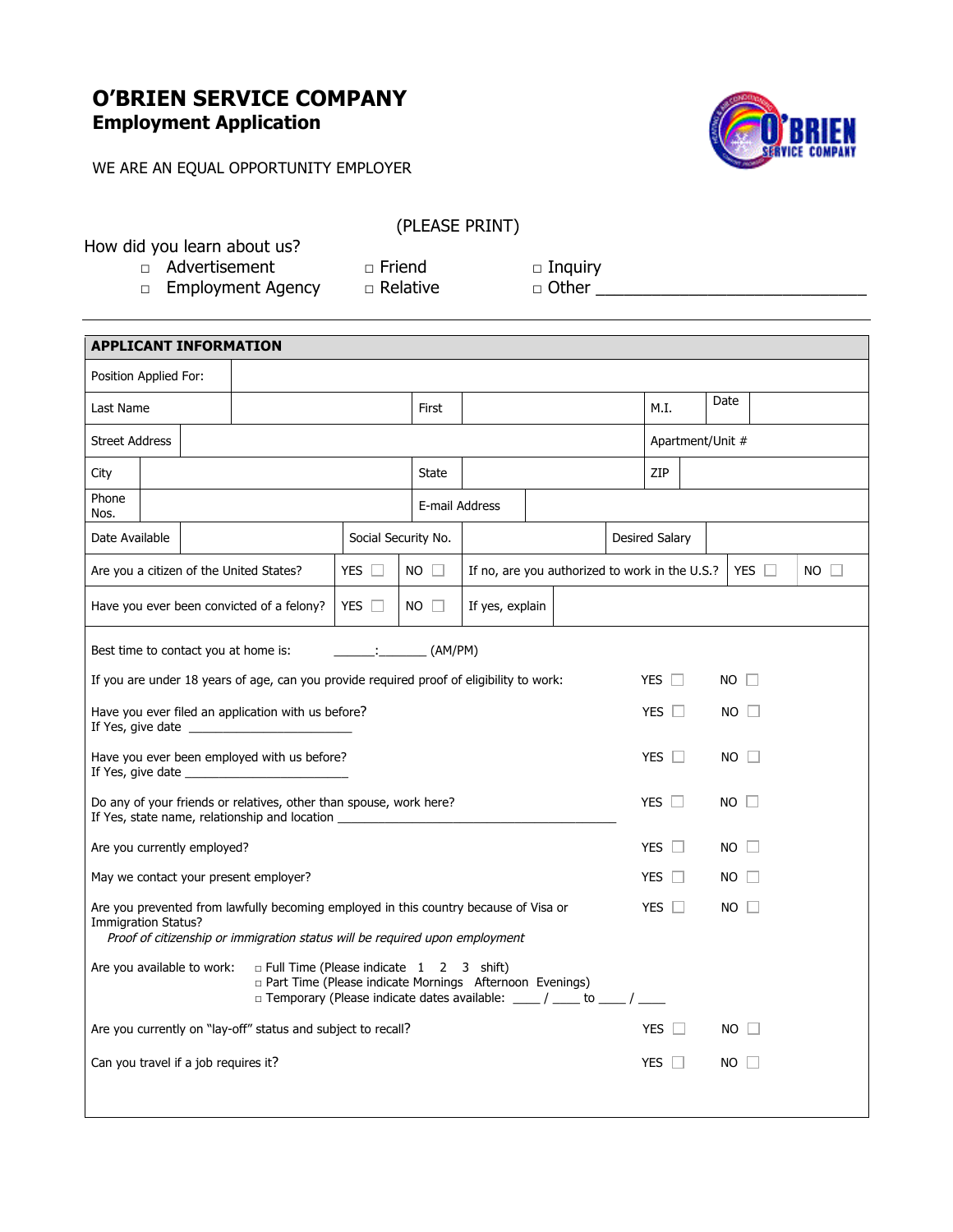| <b>EDUCATION</b>                          |                                  |    |  |  |                                                                                       |                        |               |           |                     |        |                      |    |    |
|-------------------------------------------|----------------------------------|----|--|--|---------------------------------------------------------------------------------------|------------------------|---------------|-----------|---------------------|--------|----------------------|----|----|
| High School                               |                                  |    |  |  | <b>Address</b>                                                                        |                        |               |           |                     |        |                      |    |    |
| From                                      |                                  | To |  |  | Did you graduate?                                                                     |                        | <b>YES</b>    |           | <b>NO</b>           | Degree |                      |    |    |
| College                                   |                                  |    |  |  | Address                                                                               |                        |               |           |                     |        |                      |    |    |
| From                                      |                                  | To |  |  | Did you graduate?                                                                     |                        | <b>YES</b>    |           | NO.                 | Degree |                      |    |    |
| Other                                     |                                  |    |  |  | Address                                                                               |                        |               |           |                     |        |                      |    |    |
| From                                      |                                  | To |  |  | Did you graduate?                                                                     |                        | <b>YES</b>    |           | <b>NO</b>           | Degree |                      |    |    |
|                                           | <b>MILITARY SERVICE</b>          |    |  |  |                                                                                       |                        |               |           |                     |        |                      |    |    |
| Branch                                    |                                  |    |  |  |                                                                                       |                        |               |           |                     | From   |                      | To |    |
| Rank at Discharge                         |                                  |    |  |  |                                                                                       |                        |               |           |                     |        | Type of Discharge    |    |    |
| If other than honorable, explain:         |                                  |    |  |  |                                                                                       |                        |               |           |                     |        |                      |    |    |
|                                           |                                  |    |  |  |                                                                                       |                        |               |           |                     |        |                      |    |    |
| PREVIOUS EMPLOYMENT                       |                                  |    |  |  |                                                                                       |                        |               |           |                     |        |                      |    |    |
| Company                                   |                                  |    |  |  |                                                                                       |                        |               |           | Phone               |        |                      |    |    |
| Address                                   |                                  |    |  |  |                                                                                       |                        |               |           | <b>SHREEVISRE</b>   |        |                      |    |    |
| <b>Job Title</b><br><u>386 Titlê</u>      |                                  |    |  |  |                                                                                       | Starting Salary        |               | \$        |                     |        | Ending Salary        |    | \$ |
| Responsibilities                          |                                  |    |  |  |                                                                                       | <b>Starting Salary</b> |               | \$        |                     |        | <b>EHaing Salary</b> |    | 5  |
| Responsibilities<br>Responsibilities      |                                  | To |  |  | Reason for leaving                                                                    |                        |               |           |                     |        |                      |    |    |
|                                           |                                  |    |  |  | Erom To Beason for Leaving<br>Promine contact your grevious supervises of the reading | <b>YES</b>             |               | <b>NO</b> |                     |        |                      |    |    |
|                                           |                                  |    |  |  | May we contact your previous supervisor for a reference?                              | 粻                      |               | <b>NO</b> |                     |        |                      |    |    |
| Company                                   |                                  |    |  |  |                                                                                       |                        |               |           | Phone               |        |                      |    |    |
| Company<br>Address                        |                                  |    |  |  |                                                                                       |                        |               |           | Phone<br>Supervisor |        |                      |    |    |
| <b>Addresse</b>                           |                                  |    |  |  |                                                                                       | <b>Starting Salary</b> |               |           | <b>Supervisor</b>   |        | <b>Ending Salary</b> |    | \$ |
| Responsibilities                          |                                  |    |  |  |                                                                                       | <b>Starting Salary</b> |               |           |                     |        | <b>Ending Salary</b> |    |    |
| From<br><b>Responsibilities</b>           |                                  | To |  |  | Reason for Leaving                                                                    |                        |               |           |                     |        |                      |    |    |
|                                           |                                  |    |  |  | May we contact your previous supervisor for a reference?                              | <b>YES</b>             |               | <b>NO</b> |                     |        |                      |    |    |
|                                           | To<br>Reason for Leaving<br>From |    |  |  |                                                                                       |                        |               |           |                     |        |                      |    |    |
|                                           |                                  |    |  |  | May we contact your previous supervisor for a reference?                              | YES                    |               |           | <b>No</b> tine      |        |                      |    |    |
| Address,                                  |                                  |    |  |  |                                                                                       |                        |               |           | Supervisor          |        |                      |    |    |
| Job Title                                 |                                  |    |  |  |                                                                                       | <b>Starting Salary</b> |               | \$        |                     |        | <b>Ending Salary</b> |    | \$ |
| <b>Address</b><br><b>Responsibilities</b> |                                  |    |  |  |                                                                                       |                        |               |           | Supervisor          |        |                      |    |    |
| <b>App</b> <sub>1</sub> Title             |                                  | To |  |  | Reason for Leaving Tallary                                                            |                        |               | \$        |                     |        | <b>Ending Salary</b> |    | \$ |
|                                           |                                  |    |  |  | Next was more your previous supervisor for a reference?                               | <b>YES</b>             |               | <b>NO</b> |                     |        |                      |    |    |
| From                                      |                                  | тө |  |  | Reason for Leaving                                                                    |                        |               |           |                     |        |                      |    |    |
|                                           |                                  |    |  |  |                                                                                       |                        |               |           |                     |        |                      |    |    |
|                                           |                                  |    |  |  | May we contact your previous supervisor for a reference?                              |                        | YES $\square$ |           | $NO \square$        |        |                      |    |    |

## **MILITARY SERVICE MILITARY SERVICE**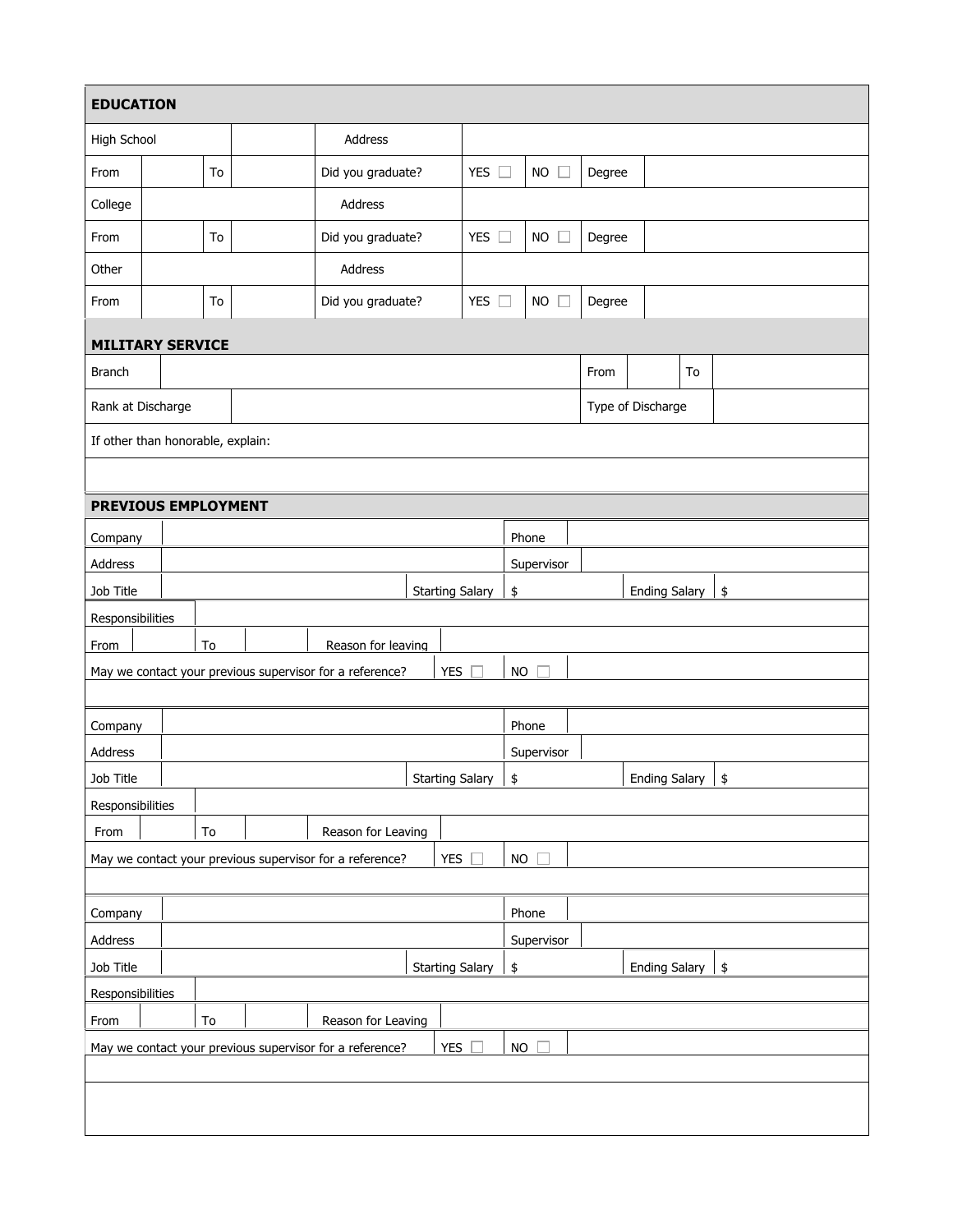| Company                        |                                                          |    |  |                                                                                                 |        |                        | Phone           |  |                                                                                                                              |                                                                                                                                       |
|--------------------------------|----------------------------------------------------------|----|--|-------------------------------------------------------------------------------------------------|--------|------------------------|-----------------|--|------------------------------------------------------------------------------------------------------------------------------|---------------------------------------------------------------------------------------------------------------------------------------|
| Address                        |                                                          |    |  |                                                                                                 |        |                        | Supervisor      |  |                                                                                                                              |                                                                                                                                       |
| Job Title                      |                                                          |    |  |                                                                                                 |        | <b>Starting Salary</b> | \$              |  | <b>Ending Salary</b>                                                                                                         | $\vert$ \$                                                                                                                            |
| Responsibilities               |                                                          |    |  |                                                                                                 |        |                        |                 |  |                                                                                                                              |                                                                                                                                       |
| From                           |                                                          | To |  | Reason for Leaving                                                                              |        |                        |                 |  |                                                                                                                              |                                                                                                                                       |
|                                |                                                          |    |  | May we contact your previous supervisor for a reference?                                        |        | <b>YES</b>             | <b>NO</b>       |  |                                                                                                                              |                                                                                                                                       |
|                                |                                                          |    |  |                                                                                                 |        |                        |                 |  |                                                                                                                              |                                                                                                                                       |
|                                | Comments: Include explanation of any gaps in employment. |    |  |                                                                                                 |        |                        |                 |  |                                                                                                                              |                                                                                                                                       |
|                                |                                                          |    |  |                                                                                                 |        |                        |                 |  |                                                                                                                              |                                                                                                                                       |
|                                |                                                          |    |  |                                                                                                 |        |                        |                 |  |                                                                                                                              |                                                                                                                                       |
|                                |                                                          |    |  | Describe any specialized training, apprenticeship, skills, and extra-curricular activities.     |        |                        |                 |  |                                                                                                                              |                                                                                                                                       |
|                                |                                                          |    |  |                                                                                                 |        |                        |                 |  |                                                                                                                              |                                                                                                                                       |
|                                |                                                          |    |  |                                                                                                 |        |                        |                 |  |                                                                                                                              |                                                                                                                                       |
|                                |                                                          |    |  |                                                                                                 |        |                        |                 |  |                                                                                                                              |                                                                                                                                       |
|                                |                                                          |    |  |                                                                                                 |        |                        |                 |  |                                                                                                                              |                                                                                                                                       |
|                                |                                                          |    |  | Describe any job-related training received in the United State military.                        |        |                        |                 |  |                                                                                                                              |                                                                                                                                       |
|                                |                                                          |    |  |                                                                                                 |        |                        |                 |  |                                                                                                                              |                                                                                                                                       |
|                                |                                                          |    |  |                                                                                                 |        |                        |                 |  |                                                                                                                              |                                                                                                                                       |
|                                |                                                          |    |  |                                                                                                 |        |                        |                 |  |                                                                                                                              |                                                                                                                                       |
|                                |                                                          |    |  | religion, national origin, age, ancestry, disability or other protected status.)                |        |                        |                 |  |                                                                                                                              | List professional, trade, business or civic activities and offices held. (You may exclude membership which would reveal gender, race, |
|                                |                                                          |    |  |                                                                                                 |        |                        |                 |  |                                                                                                                              |                                                                                                                                       |
|                                |                                                          |    |  |                                                                                                 |        |                        |                 |  |                                                                                                                              |                                                                                                                                       |
|                                |                                                          |    |  |                                                                                                 |        |                        |                 |  |                                                                                                                              |                                                                                                                                       |
|                                |                                                          |    |  |                                                                                                 |        |                        |                 |  |                                                                                                                              |                                                                                                                                       |
| <b>ADDITIONAL INFORMATION:</b> |                                                          |    |  |                                                                                                 |        |                        |                 |  |                                                                                                                              |                                                                                                                                       |
|                                |                                                          |    |  |                                                                                                 |        |                        |                 |  | Other Qualifications (Summarize special job-related skills and qualifications acquired from employment or other experience.) |                                                                                                                                       |
|                                |                                                          |    |  |                                                                                                 |        |                        |                 |  |                                                                                                                              |                                                                                                                                       |
|                                |                                                          |    |  |                                                                                                 |        |                        |                 |  |                                                                                                                              |                                                                                                                                       |
|                                |                                                          |    |  |                                                                                                 |        |                        |                 |  |                                                                                                                              |                                                                                                                                       |
|                                |                                                          |    |  |                                                                                                 |        |                        |                 |  |                                                                                                                              |                                                                                                                                       |
|                                |                                                          |    |  | <b>SPECIALIZED SKILLS:</b> (Skills/Equipment Operated)                                          |        |                        |                 |  |                                                                                                                              |                                                                                                                                       |
|                                | Terminal                                                 |    |  | Spreadsheet                                                                                     | PC/MAC |                        | Word Processing |  |                                                                                                                              |                                                                                                                                       |
|                                | Production/Mobile Machinery (list):                      |    |  |                                                                                                 |        |                        |                 |  |                                                                                                                              |                                                                                                                                       |
| Other (List):                  |                                                          |    |  |                                                                                                 |        |                        |                 |  |                                                                                                                              |                                                                                                                                       |
|                                |                                                          |    |  |                                                                                                 |        |                        |                 |  |                                                                                                                              |                                                                                                                                       |
|                                |                                                          |    |  | State any additional information you feel may be helpful to us in considering your application. |        |                        |                 |  |                                                                                                                              |                                                                                                                                       |
|                                |                                                          |    |  |                                                                                                 |        |                        |                 |  |                                                                                                                              |                                                                                                                                       |
|                                |                                                          |    |  |                                                                                                 |        |                        |                 |  |                                                                                                                              |                                                                                                                                       |
|                                |                                                          |    |  |                                                                                                 |        |                        |                 |  |                                                                                                                              |                                                                                                                                       |